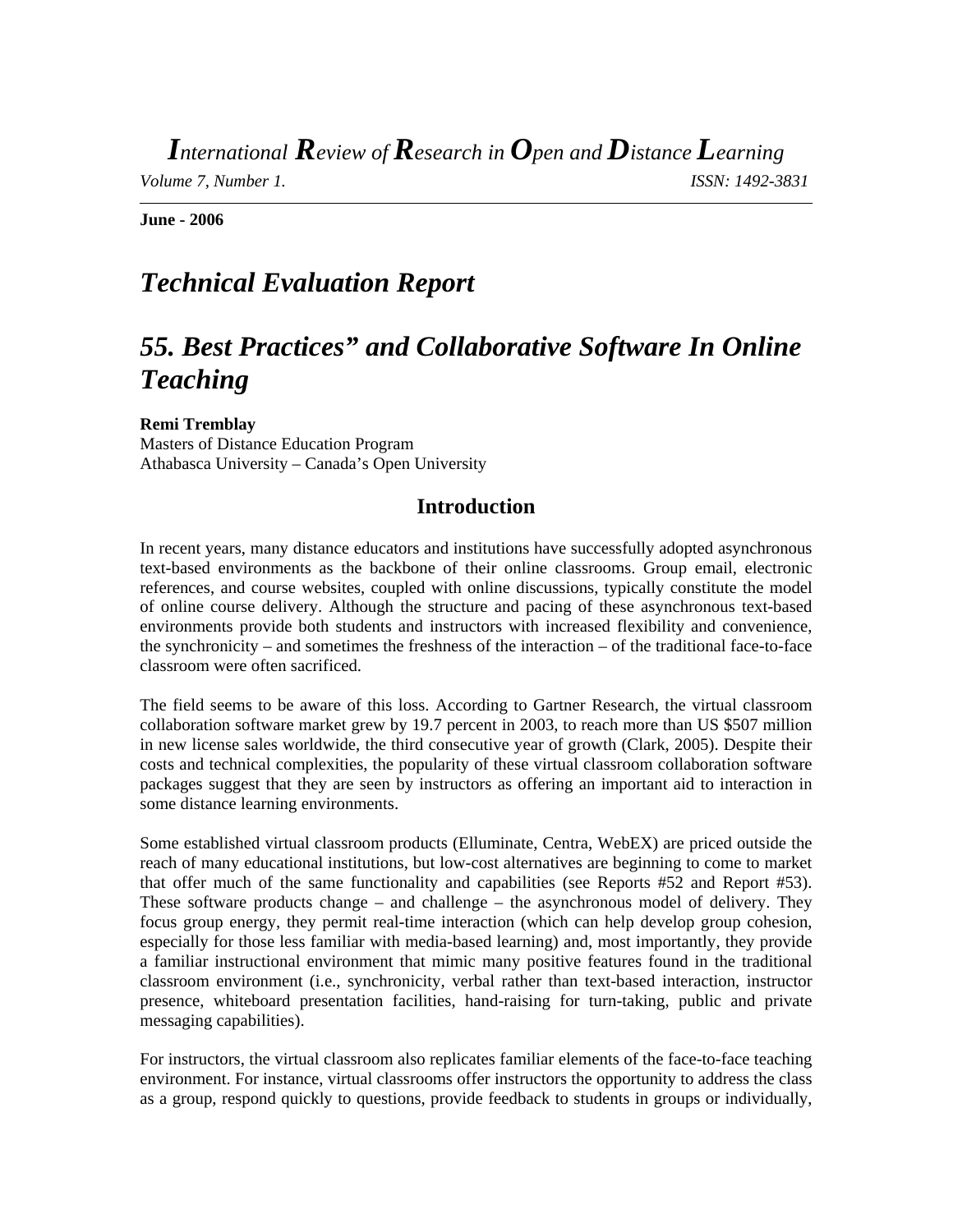to 'call on' participants (verbally or in private text messages), query and poll, doodle illustrations and post references for all to see, and to communicate individually or with the group in print (text). While arriving at a conclusion through discussion via asynchronous discussion can take hours of typing and weeks before conclusion, in some synchronous voice-based classes this process takes a fraction of the time and is more rewarding (Walther, 1996).

#### *Developing skills for another new environment*

Although the virtual classroom provides new and easy opportunities for instructors to incorporate synchronous activities as part of their course delivery strategy, little definitive research is available on best uses of these tools, and the role of the instructor in modeling appropriate uses for the students to imitate. New online instructors seeking guidance about what constitutes best practice in the online teaching world may recognize that virtual classrooms in some ways resemble traditional classrooms, but many instructors in these environments lack training or experience to guide their practice (Salmon, 2001). What training there is often concentrates on the use of the technology rather than on the role of the online teacher. Additionally, Longobardi (2003) points out that the quality of delivery with live e-learning is perhaps even more important than in instructor-led classroom training. He suggests that even exceptional instructors and subject-matter experts comfortable with teaching in face-to-face classrooms will not necessarily be star performers in a virtual classroom.

This is not a new problem – new technologies have always stressed existing paradigms. While researchers have long investigated and developed best practices for classroom-based instruction, much less is known about how best to deliver instruction via the Internet (Kozma, 1999 as cited in Brantley and Zulli, 2004). As Swan (2003) observes:"We know online learning is effective. What we need to know is what makes it good, and how can we make it better?" (p. 8). Although these virtual classroom environments represent new challenges for instructors and instructional designers alike, models for effective instruction in this environment have not yet been widely developed. According to Hoffman (2005), "Since live online learning is relatively new, training professionals have been creating programs without the benefit of successful models, without best practices, and without full knowledge of how to use the technology to its best advantage. Best practices are developing but haven't been widely shared. So a promising tool has gone misused and underused despite its bright prospects." (p. 7).

#### *What do we already know?*

All is not doom and gloom. Some progress has been made to capture and share these best practices through the development of patterns to support online course delivery (see # Report 54). Organizations such as Europe's e-Len are beginning to establish pattern repositories to advance the sharing of best practices among networked-learning practitioners, which is a useful starting point for new users.

Traditional models should also be useful. As outlined above, teaching in a virtual classroom can be quite different from the traditional classroom; however, instructor delivery of the educational material remains critical in both (White, 2004). Models such as Chickering and Gamson's (1991) seven principles for good teaching practice (see Table 1) provide an excellent starting point for teachers considering how they can effectively structure virtual sessions with new synchronous tools, while incorporating lessons learned from over 50 years of educational research in the faceto-face environment. Moreover, these principles have been already effectively adapted to outline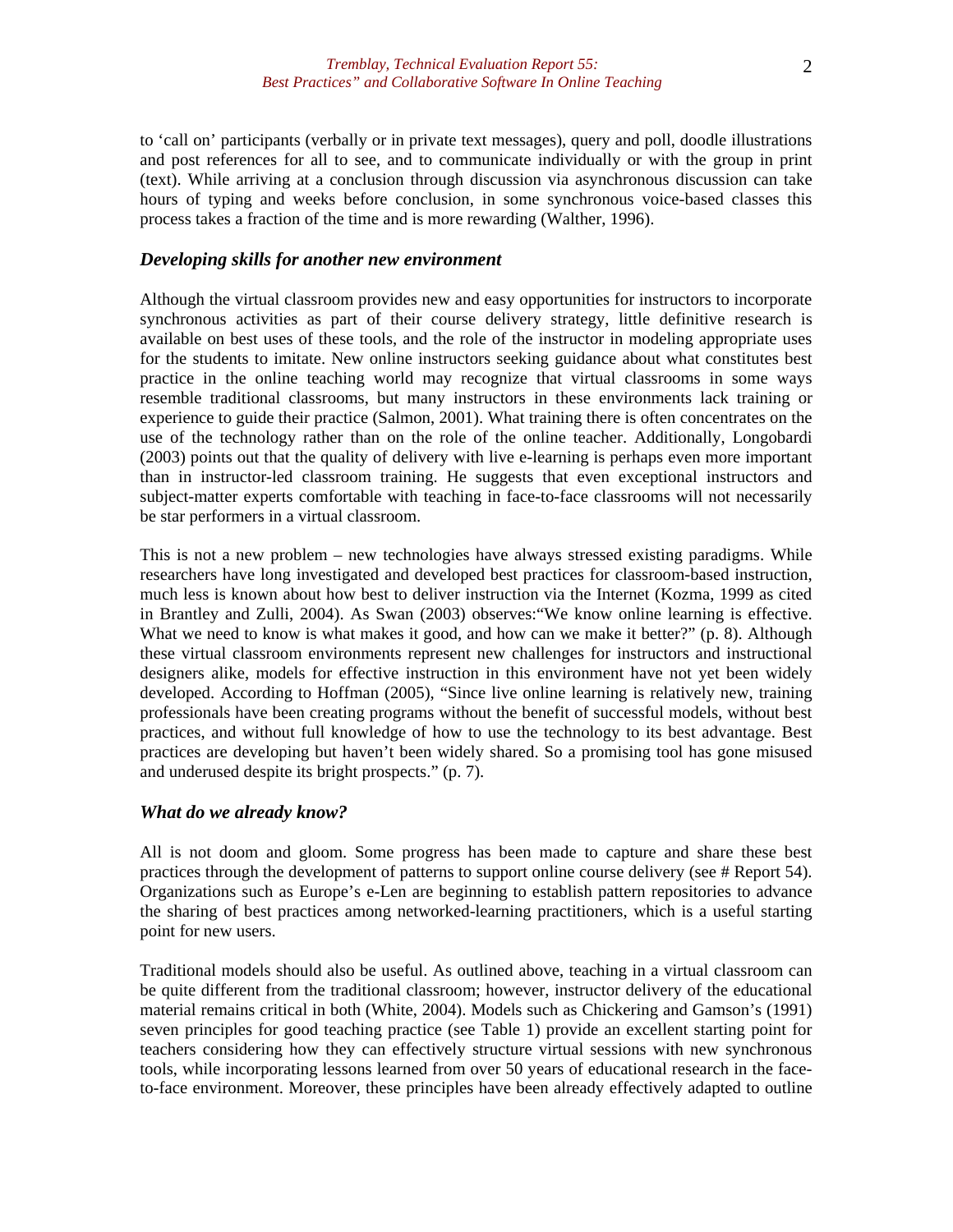delivery with asynchronous instruction tools (for an example with WebCT see http://www.webct.com/service/viewcontentframe?contentID=2627458&p ageName=WebCT3\_tools.html).

#### **Table 1. Seven Principles of Good Practice in Undergraduate Education**

(Chickering & Gamson, 1991)

- 1. Encourage contact between students and faculty
- 2. Develop reciprocity and cooperation among students, rather than competition
- 3. Encourage active learning
- 4. Give prompt feedback
- 5. Emphasize time on task
- 6. Communicate high expectations
- 7. Respect diverse talents and ways of learning

Incorporating proven principles into the structure and design of a synchronous lesson will help guide instructors new to mediated learning, although the same age-old questions that have always plagued the classroom – technically enhanced or otherwise – will continue to persist (Worley, 2000). In preparing to exploit the benefits of the virtual classroom, instructors need to consider the strategies that they will employ to deliver a successful session and how students may demonstrate understanding and mastery of the behaviors and strategies they model. Instructor modeling is a powerful form of learning, and as Turoff (1999) contends, the learning methodologies used by educators are as important as the technologies. Developing and adopting new methodologies to leverage the strengths and minimize the weaknesses of the virtual classroom based on previous research, provides a useful starting point.

According to a recent report published by Keegan and colleagues (2005), educators planning to use virtual classrooms can make them more interactive and more imitative of the positive potentials for interaction in face-to-face learning settings. This can be accomplished by exploiting elements of the technology such as breakout rooms, video, text chat, application sharing, and nocost student-initiated small-group sessions outside of class time. For this to be successful, however, instructors must embrace some guidelines based on pedagogical principles:

- There has to be a focus on interactivity; otherwise communication may be merely oneway
- Preparation should be made in consultation with students; they should know what they can expect, technically and interpersonally, and what is expected of them in relation to interactivity
- There are requirements for academic preparation for both the teacher and the students
- Continuous improvements in the interactivity of sessions have to be made to sustain group motivation
- All parties must make skillful use of technology
- Technical functionality must meet expectations (there are technical support implications to this expectation)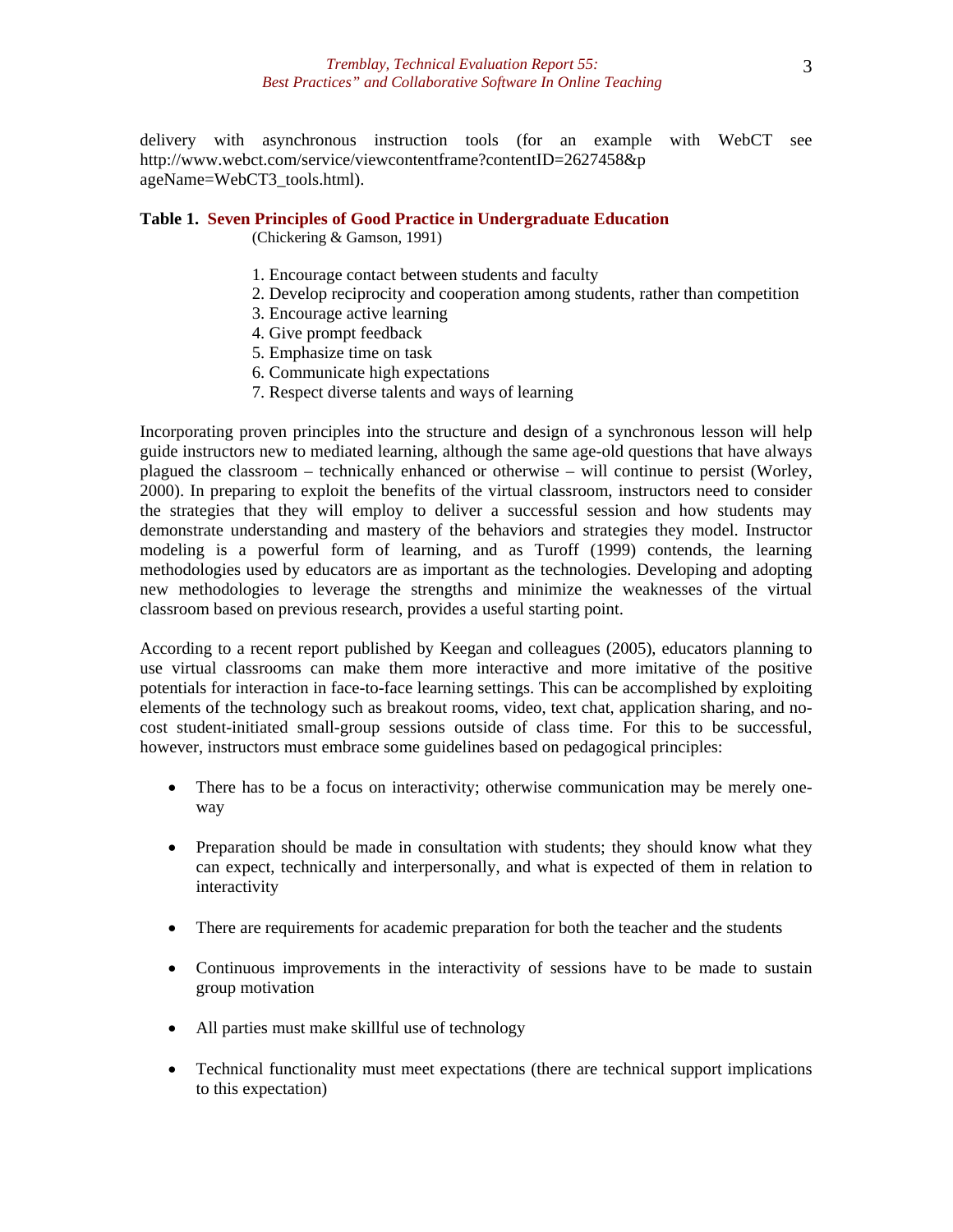### **Feedback in the Virtual Classroom: Focus of interactivity**

Incorporating the above pedagogical principles will help instructors structure their sessions so that they are both pedagogically and technically sound. True comfort with the online teaching role, however, requires the additional adjustment to the lack of the students' physical presence. Although the virtual classroom may mimic many aspects of the face-to-face environment, it is an inescapable fact that instructors cannot see the students' non-verbal cues.

Many virtual classroom tools attempt to compensate for the lack of direct feedback by giving students various means for providing feedback to the instructor and other learners, such as emoticons, pacing indicators, and text-chat messaging. Although using these feedback tools effectively requires adjustments. Some students may not be familiar with these feedback tools, or their use may be different from what is conventional in less structured environments. Protocols must be developed and published to ensure students know how and when to use the feedback tools available. Roles will also change. For students, the ability to send feedback provides some control, but requires understanding of what constitutes appropriate uses of these capabilities. For instructors, use and monitoring of feedback tools, such as hand-raising and polling capabilities as well as other forms of feedback, must be developed because unskillful or unpredictable uses could stifle interaction. Practitioners' adoption issues are made more complex by the present lack of research on the impacts and best uses of these capabilities.

## **Conclusion**

At the start of the e-learning boom, many observers predicted that online distance education would make classroom learning obsolete. The face-to-face classroom, however, continues to survive. Moreover, elements of this model of instruction will potentially thrive again in the online environment, particularly as the effectiveness and convenience of the virtual classroom gains further popularity, and online users develop more precise adaptations of the classroom's components and capabilities. Online tools used to assist instructors in creating a comfortable and effective virtual classroom continue to evolve, and as they do evolve the need for additional research increases – research that is ideally based on what is already known and that is aimed toward further identification of best (or simply good) practices.

The next paper in this series examines video-conferencing with audio software.

#### **References**

- Chickering, A. W., and Gamson, Z. F. (1991). Applying the Seven Principles for Good Practice in Undergraduate Education. *New Directions for Teaching and Learning 47*. San Francisco: Jossey-Bass.
- Clark, R. C. (2005). *Harnessing the Virtual Classroom. Training + Development.* Retrieved November 18, 2005 from: http://www.elluminate.com/press/Harnessing\_the\_Virtual\_Classroom.pdf
- Hoffman, J. (2005). *How to Design for the Live Online Classroom: Creating great interactive and collaborative training using Web conferencing.* Retrieved November 22, 2005 from: http://www.brandon-hall.com/publications/lol/lol.shtml